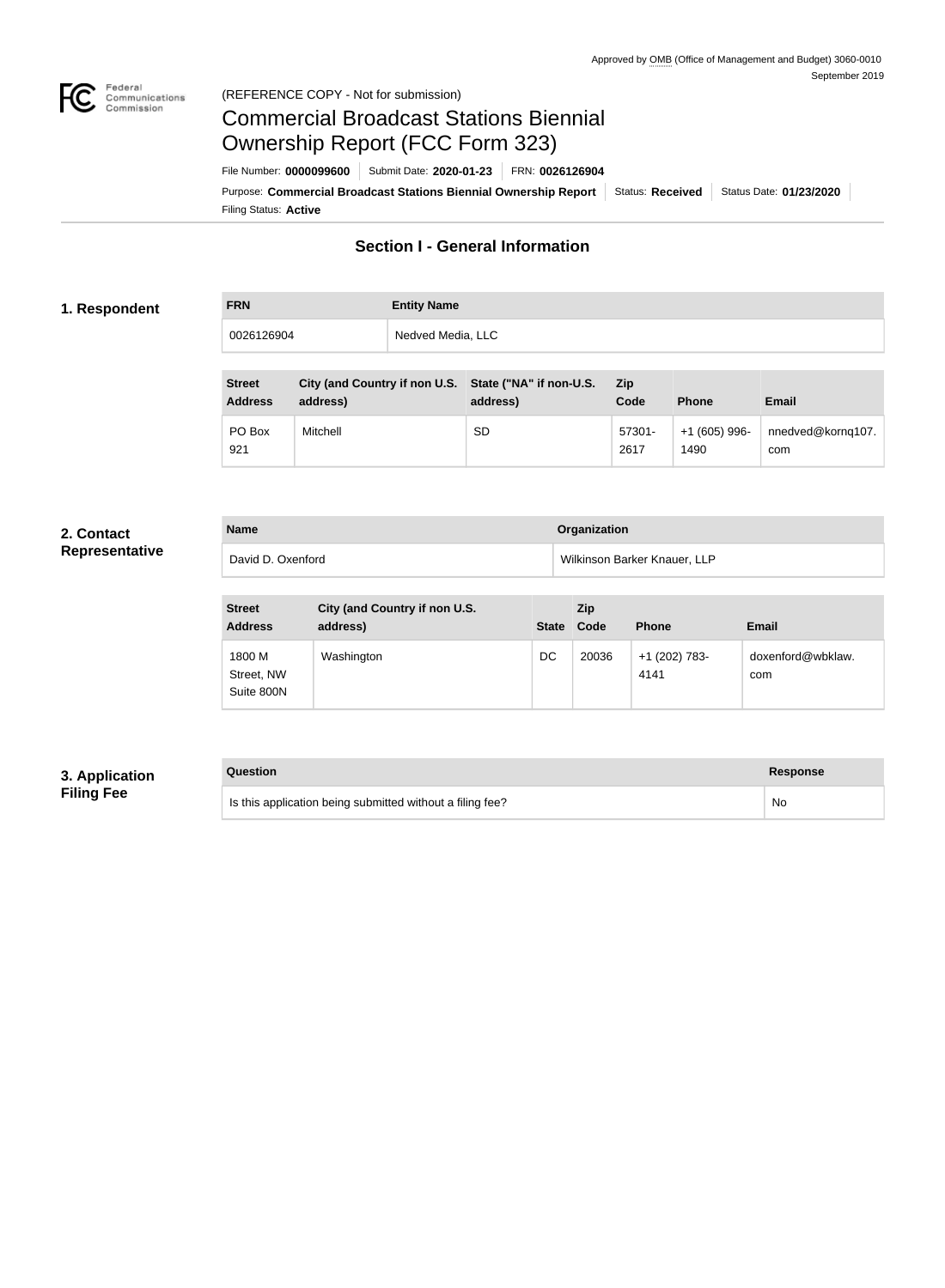| <b>Fees</b> | <b>Application Type</b> | <b>Form Number</b> | <b>Fee Code</b> | Quantity | <b>Fee Amount</b> | <b>Subtotal</b> |
|-------------|-------------------------|--------------------|-----------------|----------|-------------------|-----------------|
|             | Biennial                | Form 323           | <b>MAR</b>      | ົ<br>د   | 85                | \$210.00        |
|             |                         |                    |                 |          | Total             | \$210.00        |

### **4. Nature of Respondent**

| (a) Provide the following information about the Respondent: |                           |  |
|-------------------------------------------------------------|---------------------------|--|
| <b>Relationship to stations/permits</b>                     | Licensee                  |  |
| <b>Nature of Respondent</b>                                 | Limited liability company |  |

**(b) Provide the following information about this report:**

| <b>Purpose</b> | Biennial                                                                                                                                                                               |
|----------------|----------------------------------------------------------------------------------------------------------------------------------------------------------------------------------------|
| "As of" date   | 10/01/2019                                                                                                                                                                             |
|                | When filing a biennial ownership report or validating<br>and resubmitting a prior biennial ownership report, this<br>date must be Oct. 1 of the year in which this report is<br>filed. |

#### **5. Licensee(s) and Station(s)**

#### **Respondent is filing this report to cover the following Licensee(s) and station(s):**

| Licensee/Permittee Name | <b>FRN</b> |
|-------------------------|------------|
| Nedved Media, LLC       | 0026126904 |

| Fac. ID No. | <b>Call Sign</b> | <b>City</b>     | <b>State</b> | <b>Service</b> |
|-------------|------------------|-----------------|--------------|----------------|
| 15267       | <b>KORN-FM</b>   | <b>PARKSTON</b> | <b>SD</b>    | FM.            |
| 35420       | <b>KORN</b>      | <b>MITCHELL</b> | <b>SD</b>    | AM             |
| 35503       | <b>KQRN</b>      | <b>MITCHELL</b> | <b>SD</b>    | FM             |
| 200638      | <b>K267CN</b>    | <b>MITCHELL</b> | <b>SD</b>    | <b>FX</b>      |

# **Section II – Biennial Ownership Information**

**1. 47 C.F.R. Section 73.3613 and Other Documents**

Licensee Respondents that hold authorizations for one or more full power television, AM, and/or FM stations should list all contracts and other instruments set forth in 47 C.F.R. Section 73.3613(a) through (c) for the facility or facilities listed on this report. In addition, attributable Local Marketing Agreements (LMAs) and attributable Joint Sales Agreements (JSAs) must be disclosed by the licensee of the brokering station on its ownership report. If the agreement is an attributable LMA, an attributable JSA, or a network affiliation agreement, check the appropriate box. Otherwise, select "Other." Non-Licensee Respondents, as well as Licensee Respondents that only hold authorizations for Class A television and/or low power television stations, should select "Not Applicable" in response to this question.

| <b>Document Information</b>           |                          |  |  |
|---------------------------------------|--------------------------|--|--|
| Description of contract or instrument | Articles of Organization |  |  |
| Parties to contract or instrument     | State of South Dakota    |  |  |
| Date of execution                     | 12/2016                  |  |  |
| Date of expiration                    | No expiration date       |  |  |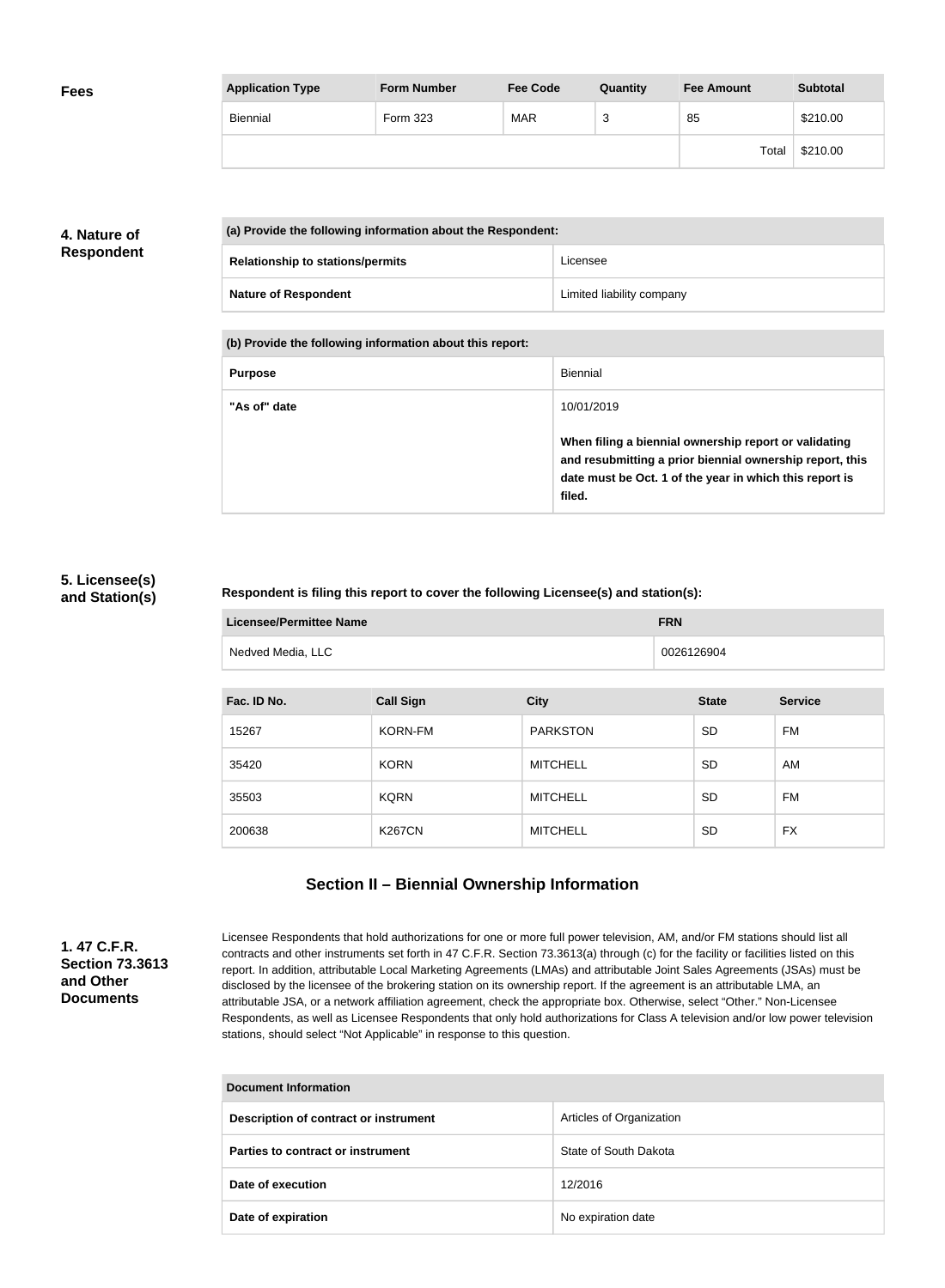| <b>Agreement type</b><br>(check all that apply) | Other<br><b>Agreement Type:</b> Articles of Organization            |
|-------------------------------------------------|---------------------------------------------------------------------|
| <b>Document Information</b>                     |                                                                     |
|                                                 |                                                                     |
| Description of contract or instrument           | Limited Liability Company Operating Agreement                       |
| Parties to contract or instrument               | Nedved Media, LLC                                                   |
| Date of execution                               | 12/2016                                                             |
| Date of expiration                              | No expiration date                                                  |
| <b>Agreement type</b><br>(check all that apply) | Other<br><b>Agreement Type: Limited Liability Company Operating</b> |

#### **2. Ownership Interests**

**(a)** Ownership Interests. This Question requires Respondents to enter detailed information about ownership interests by generating a series of subforms. Answer each question on each subform. The first subform listing should be for the Respondent itself. If the Respondent is not a natural person, also list each of the officers, directors, stockholders, non-insulated partners, non-insulated members, and any other persons or entities with a direct attributable interest in the Respondent pursuant to the standards set forth in 47 C.F.R. Section 73.3555. (A "direct" interest is one that is not held through any intervening companies or entities.) List each interest holder with a direct attributable interest in the Respondent separately.

Agreement

Leave the percentage of total assets (Equity Debt Plus) field blank for an interest holder unless that interest holder has an attributable interest in the Respondent solely on the basis of the Commission's Equity Debt Plus attribution standard, 47 C.F.R. Section 73.3555, Note 2(i).

In the case of vertical or indirect ownership structures, list only those interests in the Respondent that also represent an attributable interest in the Licensee(s) for which the report is being submitted.

Entities that are part of an organizational structure that includes holding companies or other forms of indirect ownership must file separate ownership reports. In such a structure do not report, or file a separate report for, any interest holder that does not have an attributable interest in the Licensee(s) for which the report is being submitted.

Please see the Instructions for further detail concerning interests that must be reported in response to this question.

The Respondent must provide an FCC Registration Number for each interest holder reported in response to this question. Please see the Instructions for detailed information and guidance concerning this requirement.

| <b>Ownership Information</b>                          |                                     |                      |  |  |  |
|-------------------------------------------------------|-------------------------------------|----------------------|--|--|--|
| <b>FRN</b>                                            | 0026126904                          |                      |  |  |  |
| <b>Entity Name</b>                                    | Nedved Media, LLC                   |                      |  |  |  |
| <b>Address</b>                                        | PO Box                              | 921                  |  |  |  |
|                                                       | <b>Street 1</b>                     |                      |  |  |  |
|                                                       | <b>Street 2</b>                     |                      |  |  |  |
|                                                       | <b>City</b>                         | Mitchell             |  |  |  |
|                                                       | State ("NA" if non-U.S.<br>address) | <b>SD</b>            |  |  |  |
|                                                       | <b>Zip/Postal Code</b>              | 57301-2617           |  |  |  |
|                                                       | Country (if non-U.S.<br>address)    | <b>United States</b> |  |  |  |
| <b>Listing Type</b>                                   | Respondent                          |                      |  |  |  |
| <b>Positional Interests</b><br>(check all that apply) | Respondent                          |                      |  |  |  |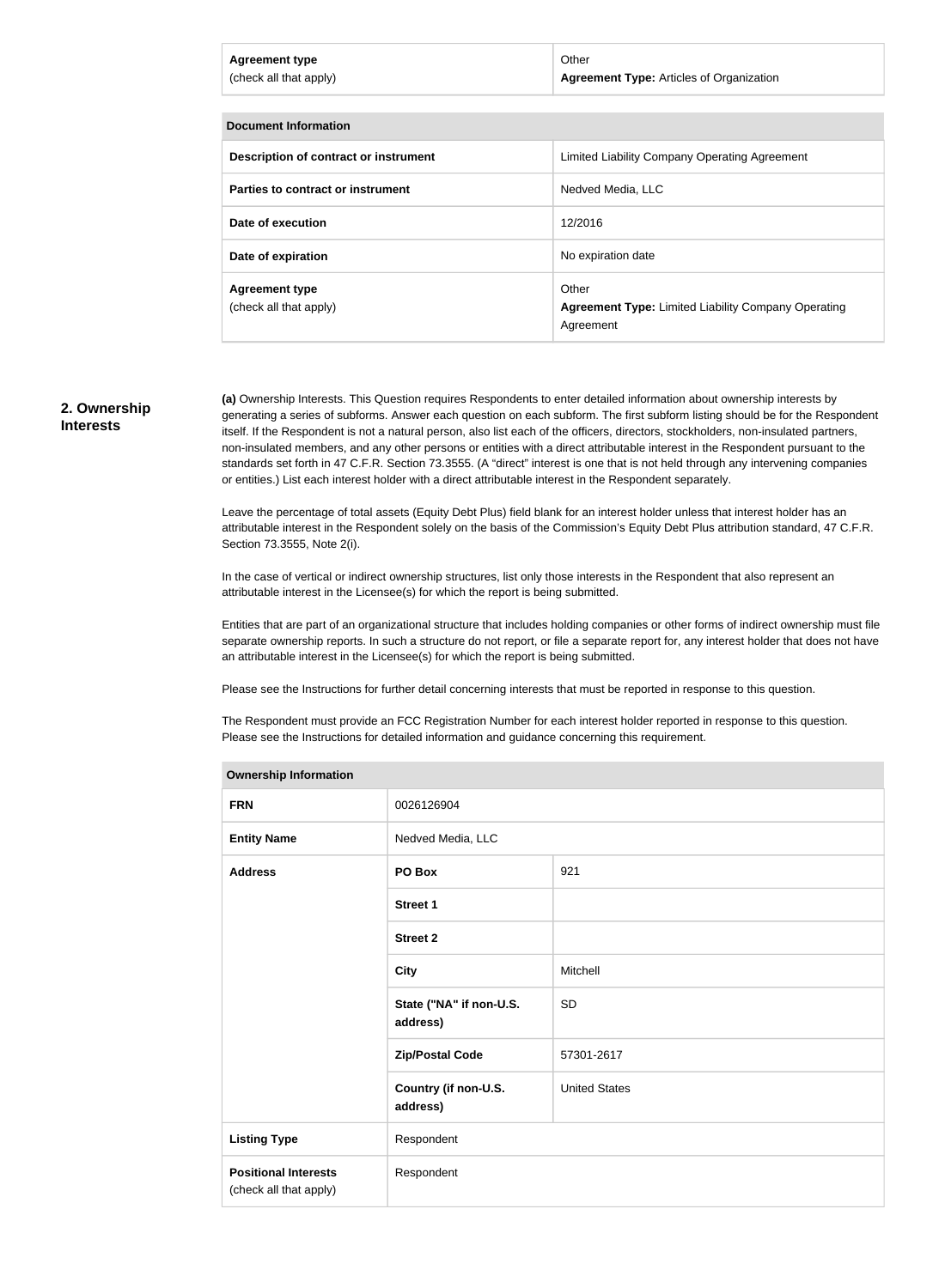| <b>Tribal Nation or Tribal</b><br><b>Entity</b>                                                                            | Interest holder is not a Tribal nation or Tribal entity |         |                             |
|----------------------------------------------------------------------------------------------------------------------------|---------------------------------------------------------|---------|-----------------------------|
| <b>Interest Percentages</b><br>(enter percentage values<br>from $0.0$ to $100.0$ )                                         | Voting                                                  | $0.0\%$ | <b>Jointly Held?</b><br>No. |
|                                                                                                                            | <b>Equity</b>                                           | $0.0\%$ |                             |
|                                                                                                                            | <b>Total assets (Equity Debt</b><br>Plus)               | $0.0\%$ |                             |
| Does interest holder have an attributable interest in one or more broadcast stations<br>that do not appear on this report? |                                                         | No.     |                             |

#### **Ownership Information**

| <b>FRN</b>                                                                                            | 0026126839                                |                        |                            |
|-------------------------------------------------------------------------------------------------------|-------------------------------------------|------------------------|----------------------------|
| <b>Name</b>                                                                                           | Steve O. Nedved                           |                        |                            |
| <b>Address</b>                                                                                        | PO Box                                    |                        |                            |
|                                                                                                       | <b>Street 1</b>                           | 400 N. Rowley St.      |                            |
|                                                                                                       | <b>Street 2</b>                           | P.O. Box 921           |                            |
|                                                                                                       | <b>City</b>                               | Mitchell               |                            |
|                                                                                                       | State ("NA" if non-U.S.<br>address)       | SD                     |                            |
|                                                                                                       | <b>Zip/Postal Code</b>                    | 57301-2617             |                            |
|                                                                                                       | Country (if non-U.S.<br>address)          | <b>United States</b>   |                            |
| <b>Listing Type</b>                                                                                   | Other Interest Holder                     |                        |                            |
| <b>Positional Interests</b><br>(check all that apply)                                                 | LC/LLC/PLLC Member                        |                        |                            |
| Citizenship, Gender,                                                                                  | <b>Citizenship</b>                        | <b>US</b>              |                            |
| <b>Ethnicity, and Race</b><br><b>Information (Natural</b>                                             | Gender                                    | Male                   |                            |
| <b>Persons Only)</b>                                                                                  | <b>Ethnicity</b>                          | Not Hispanic or Latino |                            |
|                                                                                                       | Race                                      | White                  |                            |
| <b>Interest Percentages</b><br>(enter percentage values                                               | Voting                                    | 49.0%                  | <b>Jointly Held?</b><br>No |
| from 0.0 to 100.0)                                                                                    | <b>Equity</b>                             | 49.0%                  |                            |
|                                                                                                       | <b>Total assets (Equity Debt</b><br>Plus) |                        |                            |
| $N_{\Omega}$<br>Doos interest helder have an attributable interest in one or more broadcast stations. |                                           |                        |                            |

**Does interest holder have an attributable interest in one or more broadcast stations that do not appear on this report?**

No

#### **Ownership Information**

| <b>FRN</b>     | 0026129833      |                   |
|----------------|-----------------|-------------------|
| <b>Name</b>    | Nancy L. Nedved |                   |
| <b>Address</b> | PO Box          |                   |
|                | <b>Street 1</b> | 400 N. Rowley St. |
|                |                 |                   |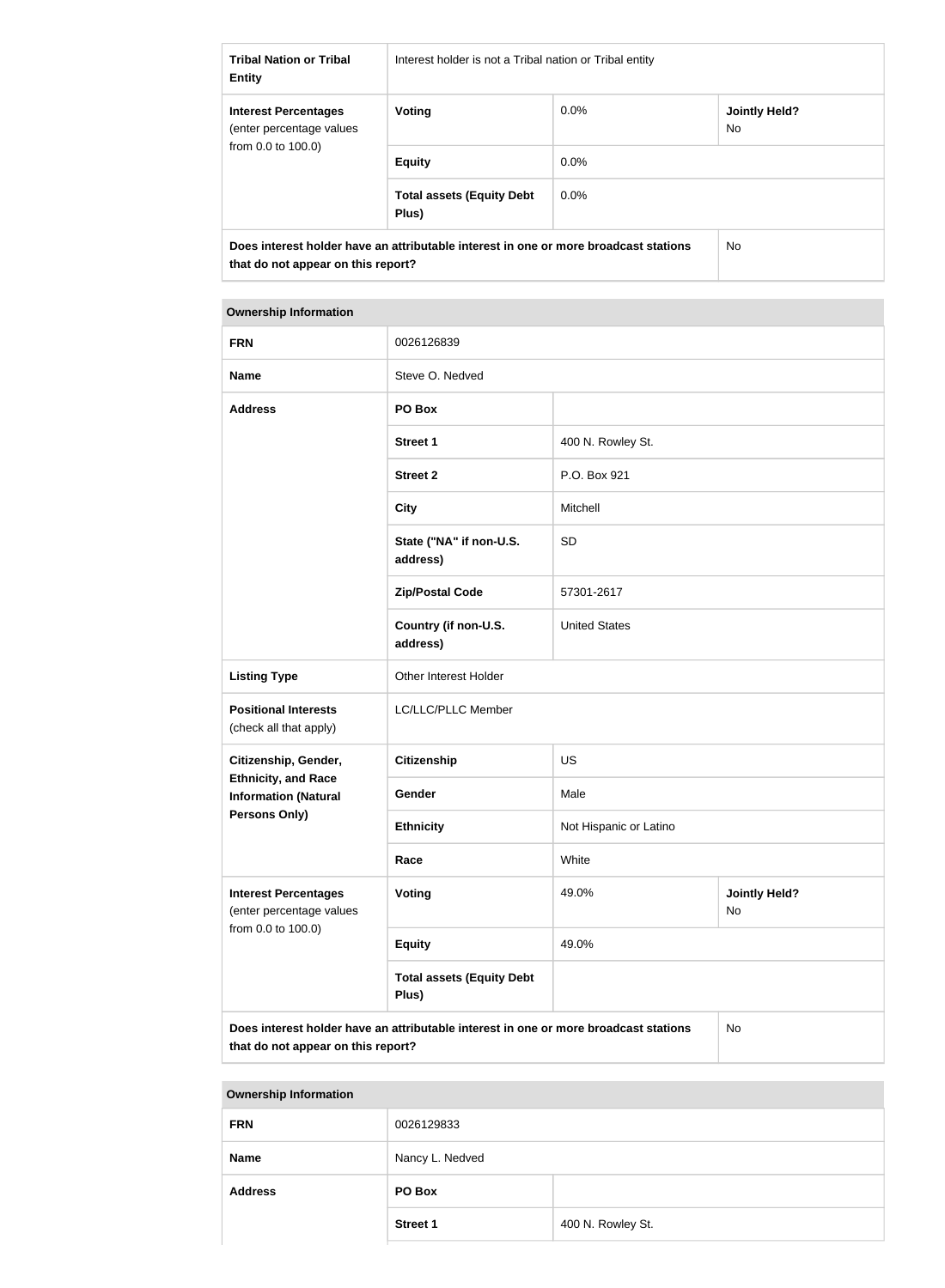|                                                                                                                                                            | <b>Street 2</b>                           | P.O. Box 921           |                            |  |
|------------------------------------------------------------------------------------------------------------------------------------------------------------|-------------------------------------------|------------------------|----------------------------|--|
|                                                                                                                                                            | <b>City</b>                               | Mitchell               |                            |  |
|                                                                                                                                                            | State ("NA" if non-U.S.<br>address)       | SD                     |                            |  |
|                                                                                                                                                            | <b>Zip/Postal Code</b>                    | 57301-2617             |                            |  |
|                                                                                                                                                            | Country (if non-U.S.<br>address)          | <b>United States</b>   |                            |  |
| <b>Listing Type</b>                                                                                                                                        | Other Interest Holder                     |                        |                            |  |
| <b>Positional Interests</b><br>(check all that apply)                                                                                                      | LC/LLC/PLLC Member                        |                        |                            |  |
| Citizenship, Gender,<br><b>Ethnicity, and Race</b><br><b>Information (Natural</b>                                                                          | <b>Citizenship</b>                        | US                     |                            |  |
|                                                                                                                                                            | Gender                                    | Female                 |                            |  |
| Persons Only)                                                                                                                                              | <b>Ethnicity</b>                          | Not Hispanic or Latino |                            |  |
|                                                                                                                                                            | Race                                      | White                  |                            |  |
| <b>Interest Percentages</b><br>(enter percentage values                                                                                                    | Voting                                    | 51.0%                  | <b>Jointly Held?</b><br>No |  |
| from 0.0 to 100.0)                                                                                                                                         | <b>Equity</b>                             | 51.0%                  |                            |  |
|                                                                                                                                                            | <b>Total assets (Equity Debt</b><br>Plus) |                        |                            |  |
| Does interest holder have an attributable interest in one or more broadcast stations<br>that do not appear on this report?                                 |                                           | No                     |                            |  |
|                                                                                                                                                            |                                           |                        |                            |  |
| (b) Respondent certifies that any interests, including equity, financial, or voting<br>Yes<br>interests, not reported in this filing are non-attributable. |                                           |                        |                            |  |

If "No," submit as an exhibit an explanation.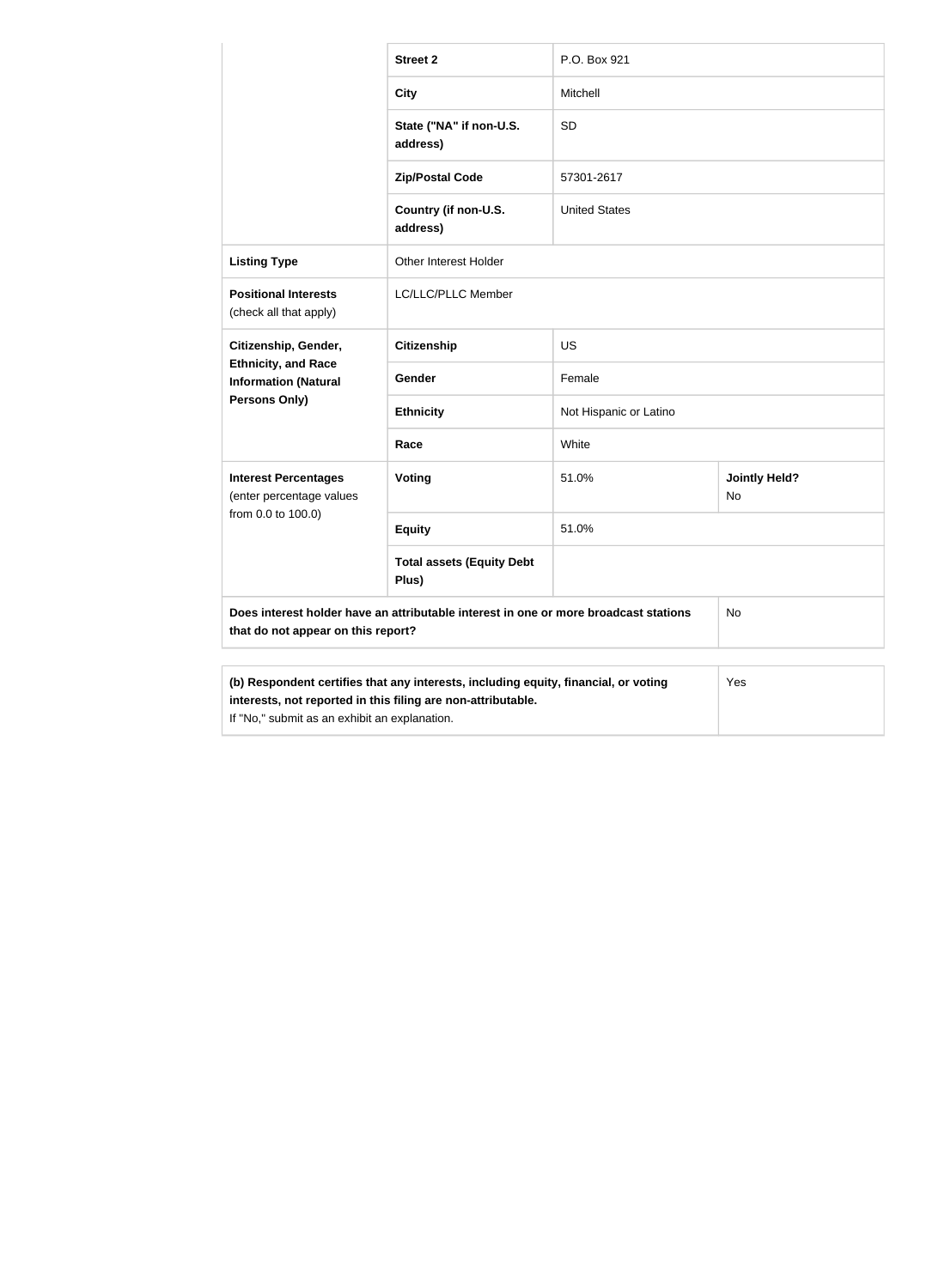

**(d) Are any of the individuals listed as an attributable interest holder in the Respondent married to each other or related to each other as parentchild or as siblings?** Yes

If "Yes," provide the following information for each such the relationship.

| <b>Fallilly Relationships</b> |            |             |                |
|-------------------------------|------------|-------------|----------------|
| <b>FRN</b>                    | 0026129833 | <b>Name</b> | Nancy L Nedved |
| <b>FRN</b>                    | 0026126839 | <b>Name</b> | Steve O Nedved |
| Relationship                  | Spouses    |             |                |

#### **Family Relationships**

| (e) Is Respondent seeking an attribution exemption for any officer or director with | No. |
|-------------------------------------------------------------------------------------|-----|
| duties wholly unrelated to the Licensee(s)?                                         |     |

If "Yes," complete the information in the required fields and submit an Exhibit fully describing that individual's duties and responsibilities, and explaining why that individual should not be attributed an interest.

**3. Organizational Chart (Licensees Only)**

Attach a flowchart or similar document showing the Licensee's vertical ownership structure including the Licensee and all entities that have attributable interests in the Licensee. Licensees with a single parent entity may provide a brief explanatory textual Exhibit in lieu of a flowchart or similar document. Licensees without parent entities should so indicate in a textual Exhibit.

**Non-Licensee Respondents should select "N/A" in response to this question.**